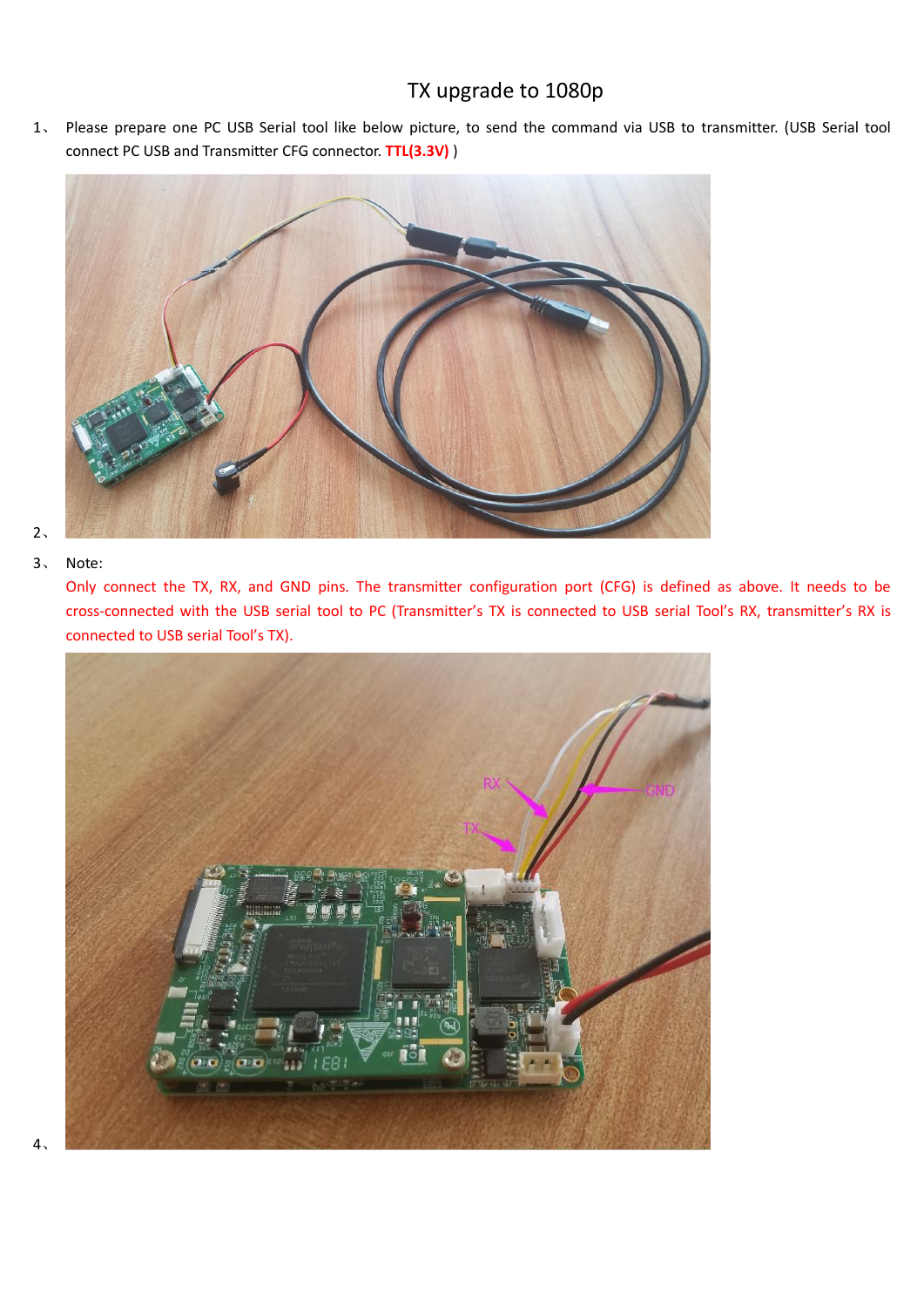- 5、 Do you have any USB Serial software at PC?
- 6、 Here is only China version from our firmware engineer. Here is Chinese version STC-ISP, do you have any similar?

| 快速连接                                                          |                                                     | x                                                  |
|---------------------------------------------------------------|-----------------------------------------------------|----------------------------------------------------|
| 协议(P):<br>端口(0):<br>波特率(B):<br>数据位(D):<br>奇偶校验(A):<br>停止位(S): | Serial<br>COM25<br>115200<br>8<br>无<br>$\mathbf{1}$ | 数据流控制<br>DTR/DSR(T)<br>RTS/CTS (R)<br>XON/XOFF (X) |
| □ 启动时显示快速连接(W)                                                |                                                     | ☑ 保存会话(V)<br>在一个标签中打开(T)<br>连接<br>取消               |

Protocol: Serial Baud Rate: 115200 Data Bit:8 Parity check code: None Stop bit: 1

7、 After done the setting at serial software, power on the transmitter,

| 单片机型号 IAP15F2K61S2<br>引脚数 Auto v<br>$\overline{\mathbf{v}}$                                                                                                                                                                                                                                                                                                                                                                                                                                                      | $\mathbf{x}$<br>$= 0$<br>▲ STC-ISP (V6.79C) (销售电话: 0513-55012928) 官网:www.STCMCU.com (研发顾问QQ:800003751) -- STC: 全球最大的8<br>串口助手<br>Kei1仿真设置 范例程序<br>选型/价格/样品<br>波特率计算器<br>定时器计 *                                                                                                                                                                                                                                                                                                                                                                                                                                                                                                                                                        |
|------------------------------------------------------------------------------------------------------------------------------------------------------------------------------------------------------------------------------------------------------------------------------------------------------------------------------------------------------------------------------------------------------------------------------------------------------------------------------------------------------------------|---------------------------------------------------------------------------------------------------------------------------------------------------------------------------------------------------------------------------------------------------------------------------------------------------------------------------------------------------------------------------------------------------------------------------------------------------------------------------------------------------------------------------------------------------------------------------------------------------------------------------------------------------------------------------------------------------------------------------------------|
| 串口号 COM4<br>扫描<br>$\star$<br>最低波特率 2400<br>最高波特率<br>115200<br>起始地址<br>打开程序文件<br>▼ 清除代码缓冲区<br>0x0000<br>√ 清除EEPROM缓冲区<br>0x0000<br>打开EEPROM文件<br>硬件选项<br>脱机下载/08/07 程序加密后传输<br>下引 *   *<br>▼ 选择使用内部IRC时钟(不选为外部时钟)<br>▼ 振荡器放大增益(12M以上建议选择)<br>输入用户程序运行时的IRC频率 11,0592<br>$+ MHz$<br>▽ 使用快速下载模式<br>下次冷启动时, P3.2/P3.3为0/0才可下载程序<br>▼ 上电复位使用较长延时<br>▼ 复位脚用作I/0口<br>▼ 允许低压复位 (禁止低压中断)<br>低压检测电压<br>3.82V<br>▼ 低压时禁止EEPROM操作<br>上电复位时由硬件自动启动看门狗<br>看门狗定时器分频系数<br>256<br>$\overline{\phantom{a}}$<br>重复编程<br>下载/编程<br>停止 | 接收缓冲区<br>多字符串发送<br>发送<br><b>HEX</b><br>◎文本模式<br>п<br>$\mathbf{1}$<br>木<br>● HEX模式<br>$\overline{2}$<br>E<br>清空接收区<br>m<br>$\overline{3}$<br>保存接收数据<br>$\overline{4}$<br>5<br>发送缓冲区<br>F<br>6<br>Г<br>ATS00, 0<br>◎文本模式<br>$7\phantom{.0}$<br>m<br>8<br>● HEX模式<br>$\overline{\phantom{a}}$<br>清空发送区<br>清空全部数据<br>保存发送数据<br>自动循环发送<br>发送文件<br>发送数据<br>自动发送<br>周期 (ms) 100<br>间隔<br>$\mathbf 0$<br>mS<br>校验位 无校验 ▼<br>停止位 1位<br>串口<br>COM4<br>波特率 9600<br>$\overline{\phantom{a}}$<br>□编程完成后自动打开串口<br>发送<br>$\mathbf 0$<br>打开串口<br>清零<br>接收<br>$\Omega$<br>□将U8/U7设置为标准USB转串口<br>芯片型号 : IAP15F2K61S2<br>关于此芯片的重要说明:<br>- 复定时器9, 定时器1和定时器2<br>肴病不羅件单口 ป็นถาโ和UÄKT2)<br>有SPI (只可用作主模式 从模式不可用)<br>有3路PCA/PWM/CCP (可用作DAC)<br>有8诵道10位精度的A/D |
| 重复延时 3 秒 ▼<br>检测MCU选项<br>注意/帮助<br>☑ 每次下载前都重新装载目标文件<br>当目标文件变化时自动装载并发送下载命令                                                                                                                                                                                                                                                                                                                                                                                                                                        | 发布项目程序<br>清零<br>发布项目帮助<br>读取本机硬盘号<br>√提示音<br>成功计数<br>0                                                                                                                                                                                                                                                                                                                                                                                                                                                                                                                                                                                                                                                                                |

8、

- 9、 At <sup>| 串口助手 |</sup> serial assistance button, you will see Receiver and Send windows, you can see the RX and TX command
- 10、 Choose Text mode (another optional is HEX)